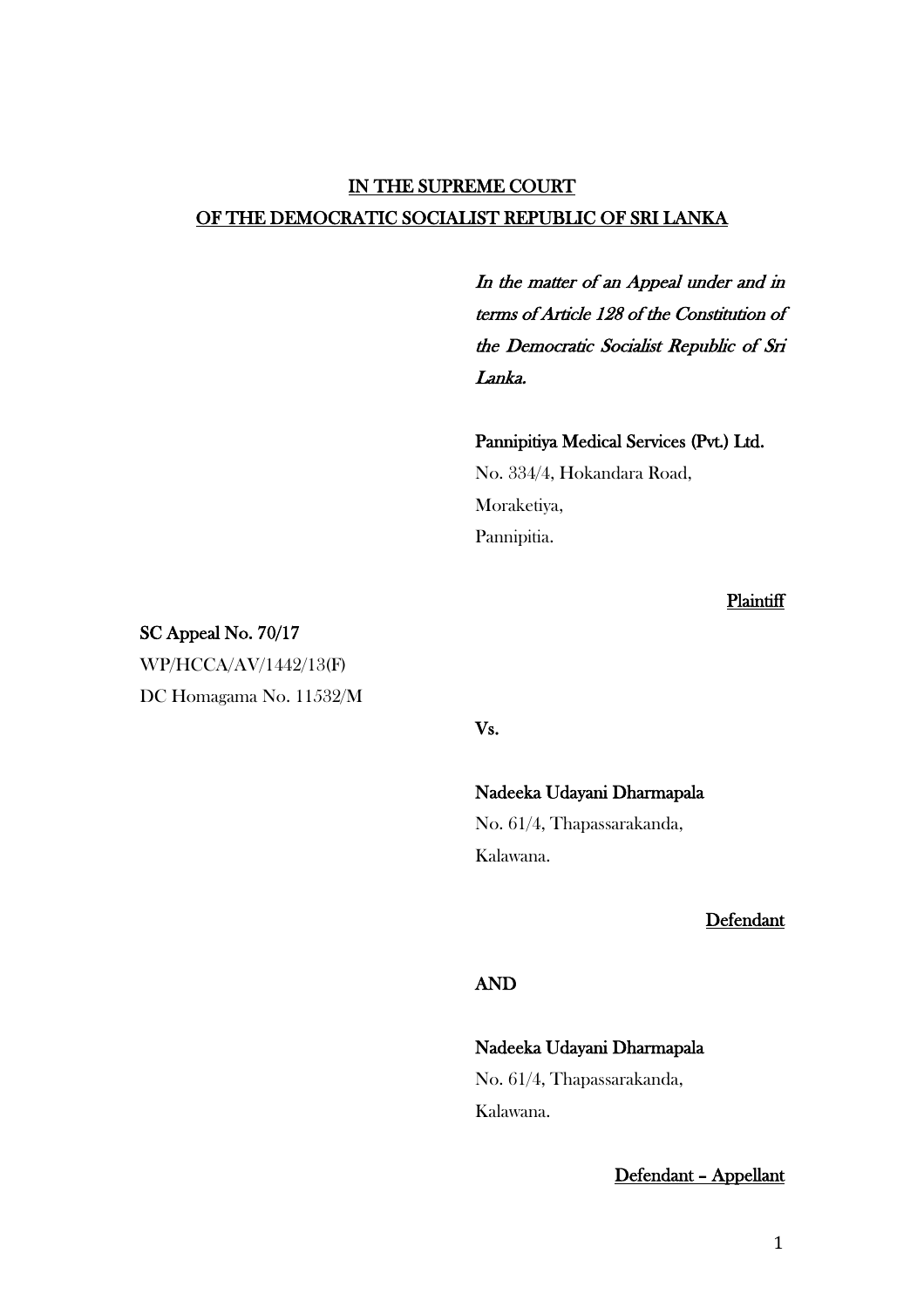### Vs.

# Pannipitiya Medical Services (Pvt.) Ltd.

No. 334/4, Hokandara Road, Moraketiya, Pannipitia.

## Plaintiff – Respondent

### AND NOW BETWEEN

Pannipitiya Medical Services (Pvt.) Ltd. No. 334/4, Hokandara Road, Moraketiya, Pannipitia.

## Plaintiff – Respondent - Appellant

# Vs.

Nadeeka Udayani Dharmapala No. 61/4, Thapassarakanda, Kalawana.

### Defendant – Appellant - Respondent

| <b>B</b> efore: | Hon. Priyantha Jayawardena, PC, J. |
|-----------------|------------------------------------|
|                 | Hon. P. Padman Surasena, J.        |
|                 | Hon. Yasantha Kodagoda, PC, J.     |

Before:

| Counsel: | Anura Ranawaka for the Plaintiff - Respondent - Appellant. |
|----------|------------------------------------------------------------|
|          | Defendant - Appellant - Respondent unrepresented.          |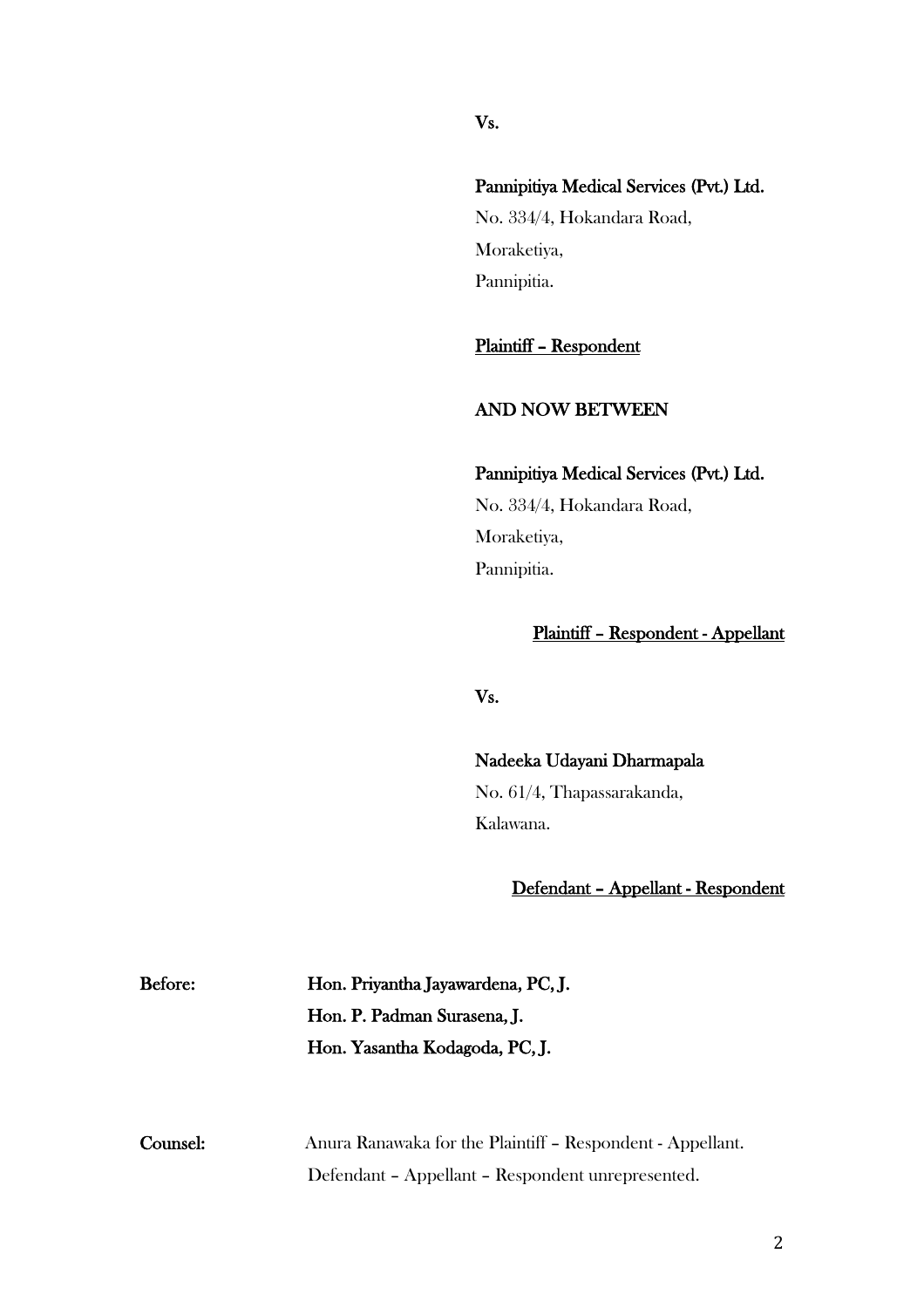Argued on:  $23<sup>rd</sup>$  July, 2020

Decided on: 28<sup>th</sup> June, 2021

### **JUDGMENT**

### YASANTHA KODAGODA, PC, J.

This judgment relates to an Appeal from a Judgment of the High Court of the Provinces of the Western Province holden in Avissawella, setting aside a Judgment of the District Court of Homagama.

At the argument stage before us, the Respondent was absent and unrepresented. This Court took up this matter for argument, after satisfying ourselves that the Appellant has on three occasions complied with directives issued by this Court in issuing Notice of this Appeal to the Respondent. In fact, Notices had been dispatched to the Respondent immediately after this Appeal was filed, immediately before the Application was taken up for consideration for the granting of leave to appeal, and thereafter following the matter being fixed for Argument. The Respondent did not respond to any of these Notices, and therefore this Court concluded that the defended is not interested in vindicating her position or defending the judgment delivered in her favour by the High Court.

#### Plaint, Answer and the Issues

On 23rd October 2009, the Plaintiff – Respondent – Appellant filed Plaint in the District Court of Homagama stating the following:

That the Plaintiff is a company carrying out amongst other business activities, the running of a private hospital named *Pannipitiya Nursing Home*.

That the Defendant joined the Plaintiff company as a Probationary Trainee. At the time the Defendant joined the Plaintiff company, the parties entered into a Service Agreement dated  $16<sup>th</sup>$  October 2004 (a copy of which was attached to the Plaint marked "P1").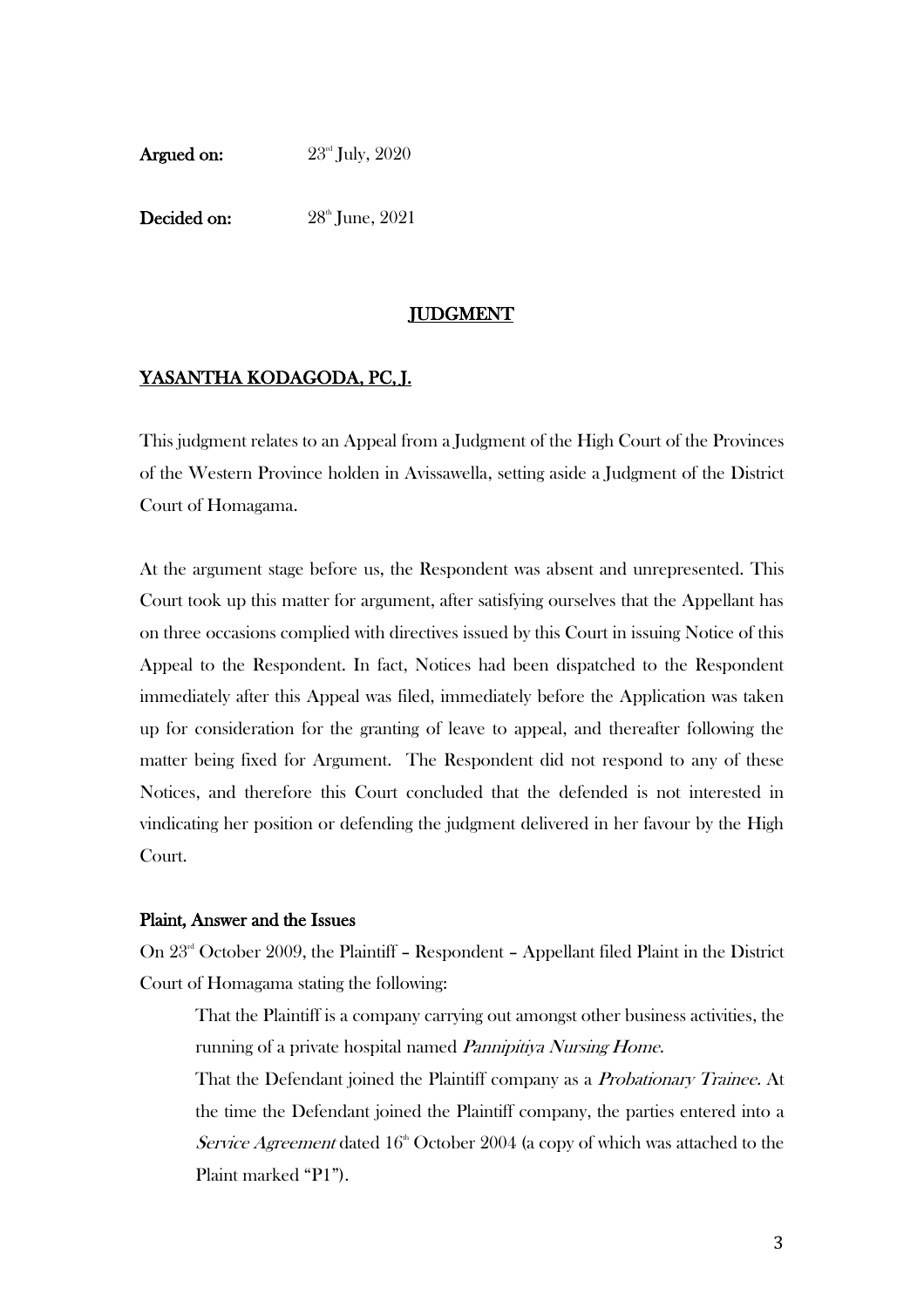That the said agreement contained amongst others the following three conditions, namely, (i) there shall be a training programme of two years duration for which the cost would be borne by the Plaintiff, (ii) following the completion of the training, the Defendant shall serve the Plaintiff for a period of five years, and (iii) if the agreement is breached, the Defendant shall pay a sum of Rs.  $50,000/$ = to the Plaintiff.

That the Defendant commenced the afore-stated training programme on  $16<sup>th</sup>$ October, 2004.

That while serving the Plaintiff, with effect from  $18<sup>th</sup>$  July 2008, without any prior notice, the Defendant ceased to report for work.

That two attempts made in writing to contact the Defendant failed.

That since the Defendant has breached a condition of the afore-stated agreement, she is obliged to pay the Plaintiff a sum of Rs.  $50,000/=$ , and that she is estopped from pleading that she cannot pay the Plaintiff the said sum.

That in view of the foregoing, a cause of action has arisen to the Plaintiff to institute legal action to claim a sum of Rs.  $50,000/$ = from the Defendant, together with legal interest thereon.

Wherefore, the Plaintiff prayed that Judgment and Decree be entered against the Defendant in favour of the Plaintiff, directing the Defendant to pay the Plaintiff a sum of Rs. 50,000/=, together with legal interest thereon.

In response, by Answer dated  $18<sup>th</sup>$  May 2010, the Defendant – Appellant – Respondent took up the following position:

That the Plaintiff did not provide any service training or education to the Defendant, and that by observing the conduct of senior personnel, the Defendant secured an understanding regarding the work of a hospital laboratory.

That the Plaintiff did not conduct itself according to the agreement marked "P1" and that the said Agreement had been prepared to shield itself from labour and other laws of the country, that therefore the said Agreement was a sham contract, and thus based on such Agreement, it was not possible to institute legal action against the Defendant.

That without providing training to the Defendant as provided in the afore-stated Agreement, and without issuing a formal letter of appointment and sufficient wages, the Plaintiff had retained the services of the Defendant.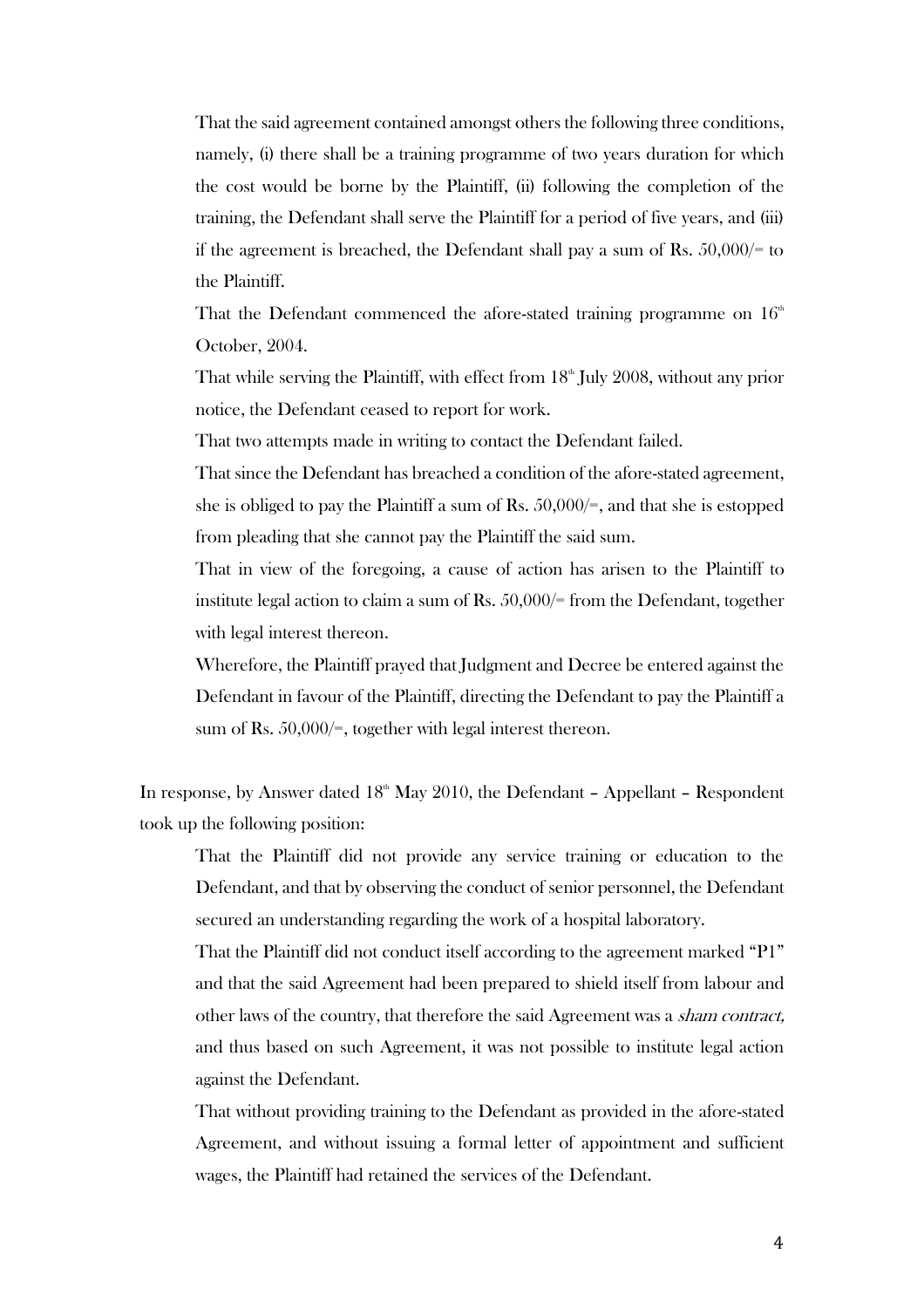Wherefore, the Defendant prayed that the Plaintiff's case be dismissed.

On  $30<sup>th</sup>$  July 2010, on behalf of the Plaintiff, the following issues were raised:

(1) Whether the Defendant has breached the conditions of Agreement marked "P1"?

(2) If so, whether the Plaintiff was entitled to the reliefs prayed for in the Plaint?

The issues raised on behalf of the Defendant were the following:

- (3) Whether the Plaintiff had breached the conditions of Agreement marked 'P1'?
- (4) Was the afore-stated agreement entered into, in order to enable the Plaintiff to shield itself from the industrial laws of the country?
- (5) Was the afore-stated agreement intended not to be enforced and thus was a sham agreement?
- (6) Did the Plaintiff obtain the services of the Defendant without providing her with training as provided in Agreement marked 'P1', without issuing her a letter of appointment and adequate wages?
- (7) If the afore-stated issues are answered in the affirmative, can the Plaintiff obtain the reliefs prayed for in the Plaint?

#### Plaintiff's case

During the trial, the Administrative Officer of the Plaintiff company Shakila Nayana Kumari testified on behalf of the Plaintiff. According to her testimony, following an advertisement calling for applications, the Defendant had submitted an application for the post of 'Laboratory Technician', and following an interview, she had been selected for training for the post *Probationary Laboratory Technician'*. Under cross-examination, the witness has clarified that, the Defendant was recruited on  $16<sup>th</sup>$  October 2004. This position tallies with the date on which Agreement "P1" has been entered into. At the stage of recruitment, the Plaintiff had entered into an agreement with the Defendant, marked "P1".

Following recruitment, a two years training had been provided to the Defendant. Subsequently, the Defendant had been confirmed in the position. After approximately 3½ years of service, the Defendant had presented a written request to leave the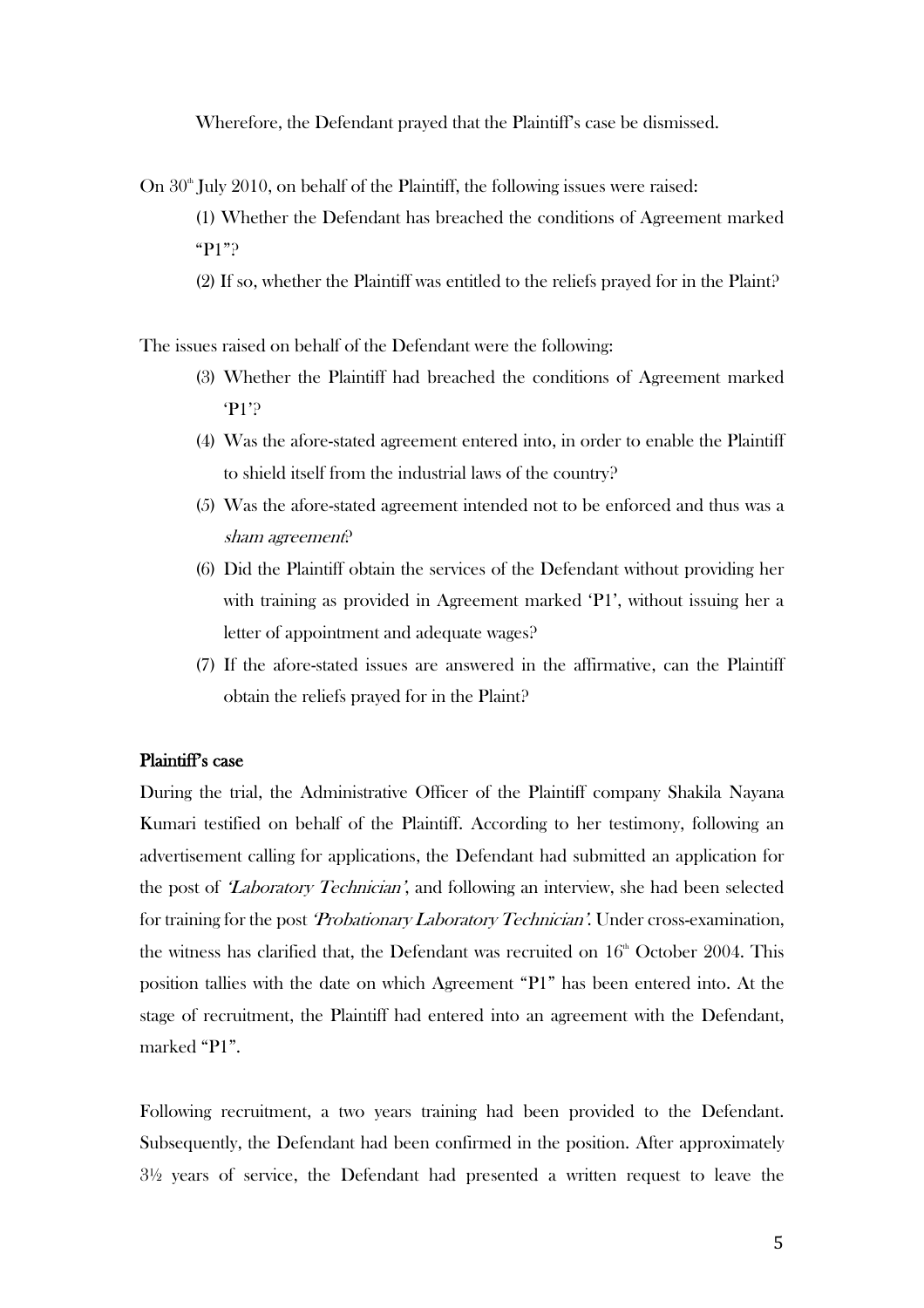organization. It had been explained to the Defendant that she could not leave the organization in view of the agreement entered into. Subsequently, the Defendant had ceased to report for duty. Under cross-examination, the witness has stated that the defendant ceased to report for work with effect from  $18^{\text{\tiny th}}$  July 2008. Thereafter, two letters had been sent to her for no avail.

Under cross-examination, it had been suggested to the witness that no formal laboratory training was provided to the Defendant by the Plaintiff with the aid of trained laboratory technicians and qualified doctors. The witness has denied this suggestion. The witness has stated the names of two doctors and two senior laboratory technicians who participated as trainers. Learned Counsel for the Defendant has suggested to the witness that no trainers had participated in the training programme including those whose names were revealed as having functioned as trainers. This suggestion has also been denied by the witness. However, during the argument stage, learned Counsel for the Plaintiff – Respondent - Appellant submitted to this Court that, what was provided to the Defendant was an 'on the job training'. That, such a training was provided by serving technicians of the organization, has not been seriously contested by learned Counsel for the Defendant, when he cross-examined the witness. In fact, the witness's cross-examination seems to have been aimed at establishing that fact and that no formal training by external trainers was provided to the Defendant.

The witness has also testified regarding the conduct of an examination at the end of the training period. The examination had been conducted by three doctors. They had reported that the Defendant lacked 'theoretical knowledge'. The position taken up by learned Counsel for the Plaintiff – Respondent – Appellant during the appeal hearing before us, was that as the Defendant was not successful at the afore-stated examination, her training period was extended. The witness also took up the position that, following an extended training period of three months, the Plaintiff had deemed the Defendant to have been successful at the examination. However, the witness has not stated with effect from when the Plaintiff had successfully completed the training programme. Neither oral nor documentary evidence to that effect had been presented at the trial. The witness's position was that, before the certificate of 'completion of training' could be issued, the Defendant had ceased to report for work.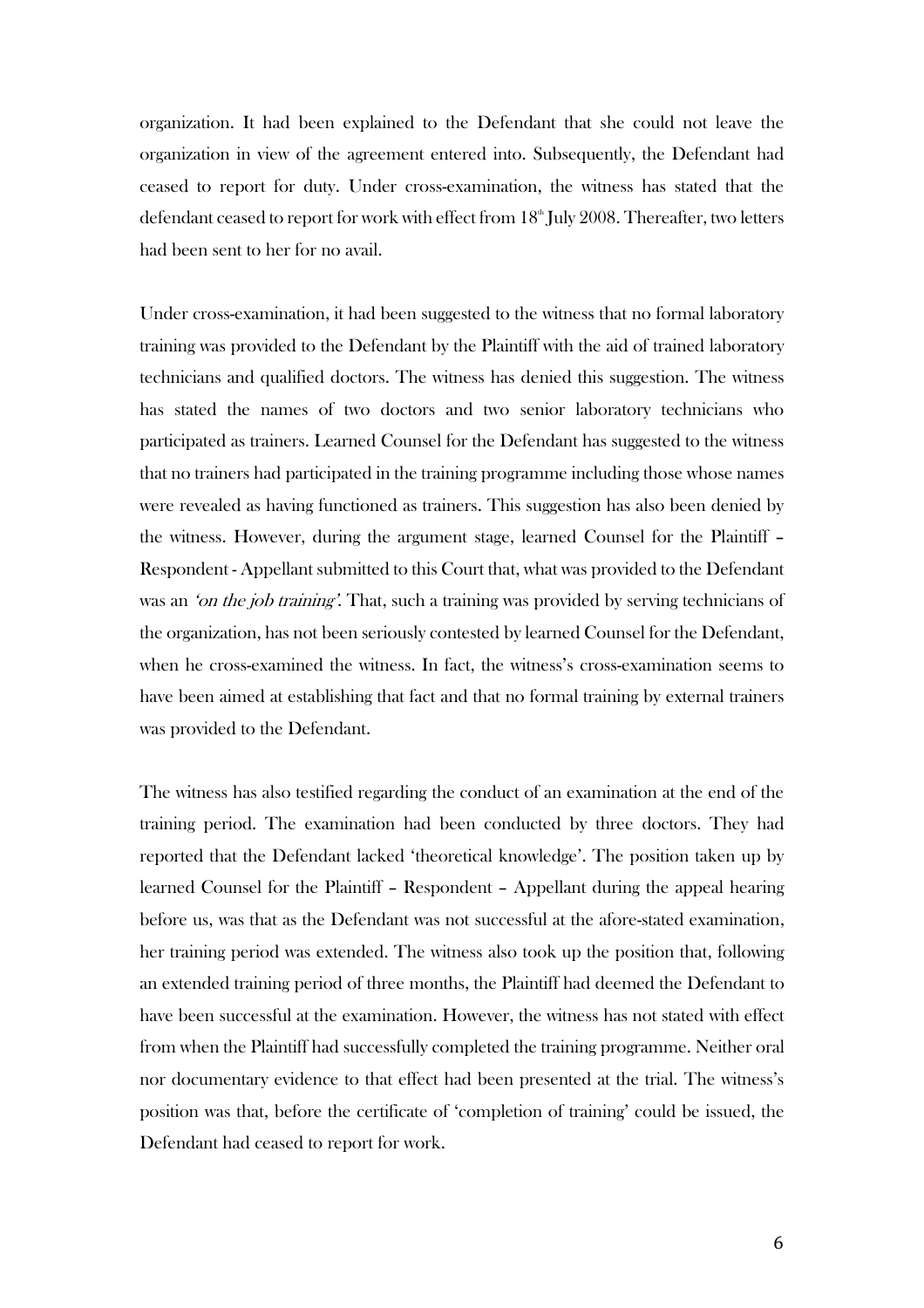Under cross-examination, the witness has admitted that, the Defendant was not issued with a 'letter of appointment'. The witness has clarified that, a letter of appointment was not issued, because the Defendant had been required to enhance her theoretical knowledge. The witness has admitted that, following the training, the Defendant had not been issued with a certificate of 'successful completion of training'. The position of the witness was that, at a particular point of time, the Defendant was placed on the salary scale of a Medical Laboratory Technician. When questioned by the learned Counsel for the Defendant as to why the Defendant was paid the salary of a Medical Laboratory Technician without issuing a 'letter of appointment', the witness had no answer to give. It has also been suggested to the witness that it was the Plaintiff who breached Agreement marked "P1". This suggestion has also been denied by the witness. The witness has stated that the Defendant handed over to her a 'letter of resignation', stating that she was leaving due to personal reasons. However, this letter was not produced at the trial. No other evidence had been presented on behalf of the Plaintiff company.

#### Defendant's case

The Defendant had testified on her behalf. She has admitted having entered into "P1" with the Plaintiff. Following recruitment, she had been initially assigned to the 'emergency treatment unit' and had attended to miscellaneous functions of that unit. She had thereafter been assigned to the location where blood samples are obtained. At that location, she had attended to functions such as writing bills and taking samples to the laboratory. She had thereafter requested that she be given the opportunity of taking blood samples, and subsequently she had received that opportunity. She implied thereby that she obtained 'on the job training' in that regard. She emphasized that she did not receive any formal training either in the form of lectures or practical training. After some time working at the Plaintiff company, she had been assigned to the laboratory. At the laboratory, she had through her own observation and with the assistance of seniors who worked at the laboratory, gradually learnt various functions associated with testing of samples.

The Defendant has testified with regard to an incident where she had tendered a letter to the management requesting that an acknowledgement be issued that she handed over the originals of her educational certificates, and containing an undertaking that the company would release them to the Defendant when required. This request had resulted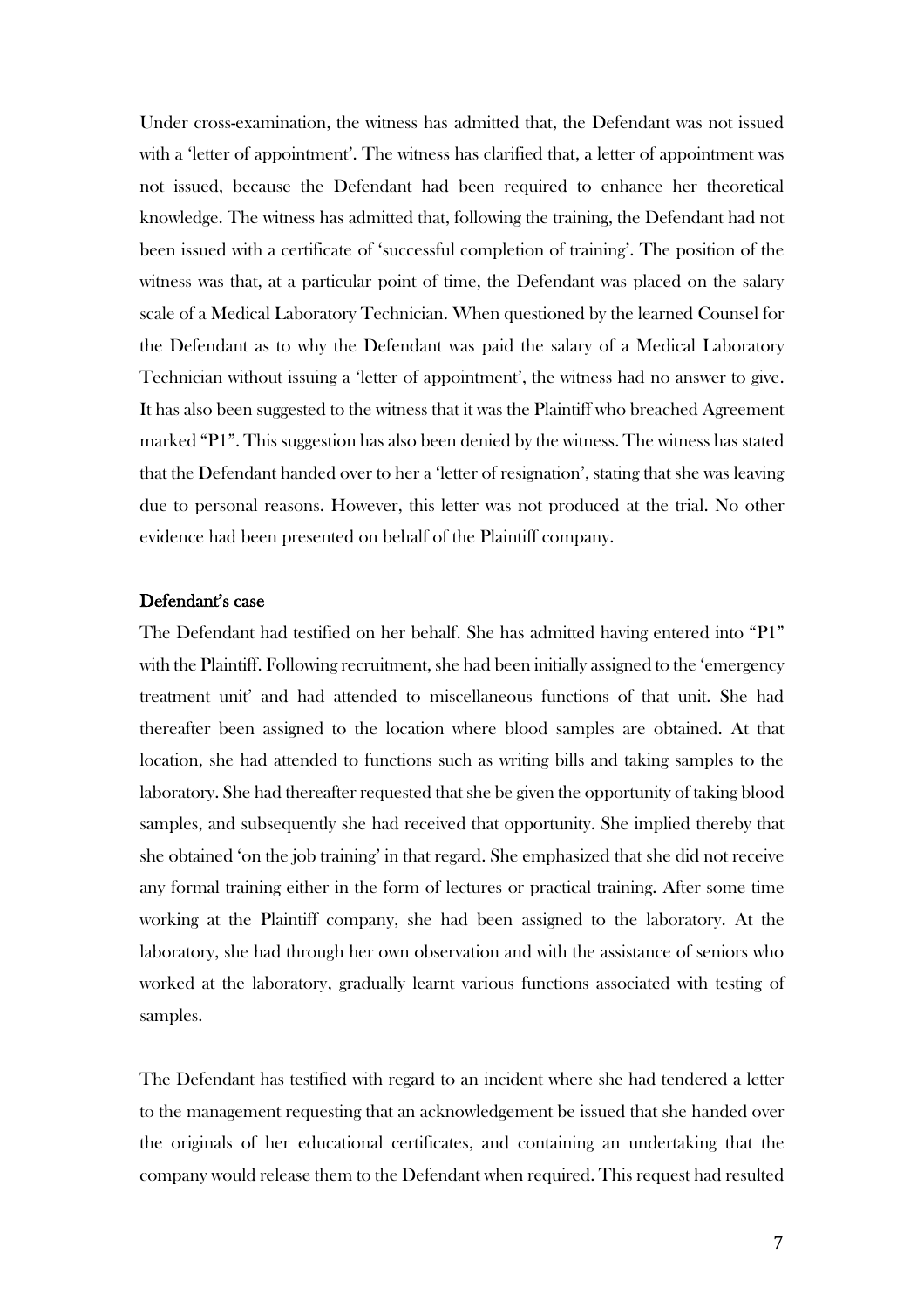in the head of the organization having scolded her. Following that incident, she had decided to leave the organization. Afterwards, she had submitted a letter giving one months notice of her intended resignation. She claims to have thereafter been subjected to maltreatment. Thus, she had ceased to report for work.

In her evidence, the Defendant was emphatic that she (a) did not receive formal training for a duration of two years, (b) was not subjected to an examination (formal assessment) following a period of formal training, and (c) did not receive a letter confirming her in service.

The cross-examination of the Defendant by learned Counsel for the Plaintiff has been aimed at primarily establishing five matters, namely (i) that the Defendant received 'on the job' training, (ii) that the Defendant did not successfully complete the training programme as evident by the findings of the three consultant medical specialists who assessed her, (iii) that during her service at the Plaintiff company the Defendant was paid a salary, (iv) that the Plaintiff did not violate Agreement marked "P1", and (v) that the Defendant acted in violation of Agreement marked "P1". As regards '(i)' and '(ii)', the Plaintiff disagreed with the position taken up by learned counsel for the Plaintiff. Her position was that, she did not receive a formal training as provided for in "P1", and that her performance was not properly assessed. She has not contested the suggestion that she was paid a salary. Her position was that, while she did not act contrary to "P1", and that it was the Plaintiff who acted in breach of the said Agreement.

#### Judgment of the District Court

Following the conclusion of evidence, on  $18<sup>th</sup>$  February 2013, the learned District Judge delivered judgment in favour of the Plaintiff. In the said judgment, the learned District Judge has taken into consideration the facts that, the Defendant has admitted that (i) in terms of Agreement marked "P1", the Defendant had been enrolled by the Plaintiff to a laboratory technician training programme, (ii) the said Agreement stipulated a training period of 2 years, (iii) following such training period, the Defendant was required to serve the Plaintiff for a further period of 5 years, and (iii) if the Defendant were to cease to work for the Plaintiff prior to the 7 years cumulative period, in terms of the Agreement, she was liable to pay the Plaintiff a sum of Rs. 50,000/=. Thus, the learned District Judge has arrived at the finding that the Defendant has intentionally breached a condition of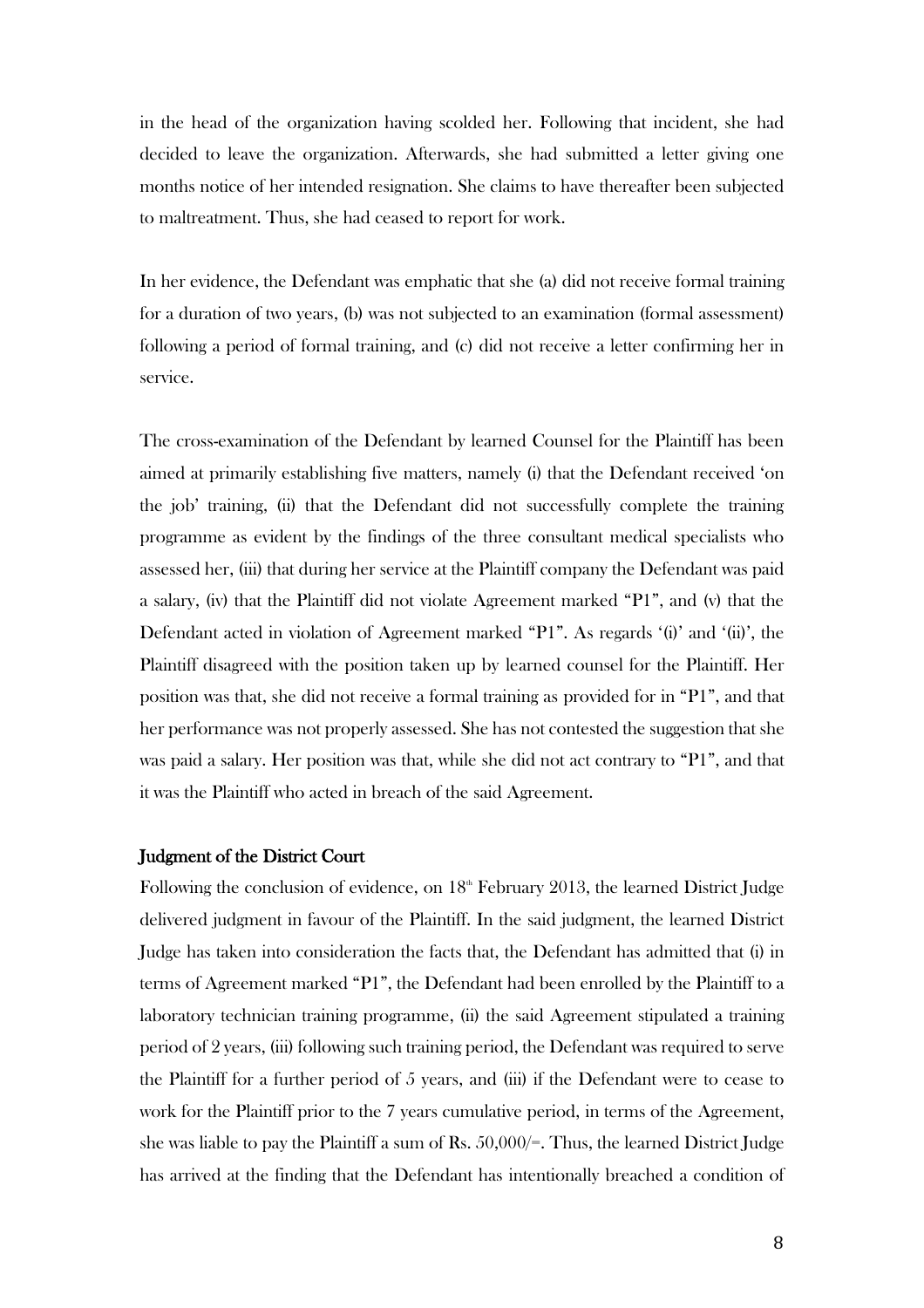the Agreement marked "P1", and that on a balance of probabilities, the Plaintiff has established its case against the Defendant. The the learned District Judge has answered the  $1^{\text{\tiny{*}}}$  and  $2^{\text{\tiny{nd}}}$  issues in the affirmative,  $3^{\text{\tiny{rd}}}, 4^{\text{\tiny{th}}}, 5^{\text{\tiny{th}}}$  and  $6^{\text{\tiny{th}}}$  issues in the negative, and has held that the Defendant cannot in any event prove the  $7<sup>th</sup>$  issue in the affirmative. Accordingly, the learned District Judge has ruled that the Plaintiff is entitled to the relief prayed for, and has accordingly granted the Plaintiff the relief prayed for.

#### Judgment of the High Court of the Provinces

Against the Judgment of the District Court, the Defendant appealed to the High Court of the Provinces holden in Avissawella. Following hearing of the Appeal, on  $12<sup>th</sup>$ November 2015, the learned Judge of the High Court delivered Judgment allowing the Appeal with costs payable to the Defendant by the Plaintiff at Rs. 10,000/=. The learned High Court Judge has laid emphasis on the fact that, the obligation on the part of the Defendant to serve the Plaintiff for a period of 5 years would arise only after completion of the training period. According to Agreement marked "P1", at the end of the training period, a 'written and oral examination' should be held. Such an examination has not been held. The learned Judge has further held that, in any event, the contractual obligation of serving the Plaintiff for 5 years would arise only after the Defendant passed the afore-stated examination. In the circumstances, the learned High Court Judge has concluded that, it was in fact the Plaintiff who had breached Agreement marked "P1", and thus no cause of action had accrued in favour of the Plaintiff. Therefore, the learned Judge of the High Court has concluded that the learned District Judge had erred in holding with the Plaintiff and granting relief. Thus, he has while allowing the Appeal, dismissed the Plaintiff's action with costs.

#### Grant of leave and question of law

On  $28<sup>th</sup>$  March 2017, following the learned Counsel for the Plaintiff – Respondent – Petitioner supporting the Petition seeking the grant of leave to appeal, this Court had granted leave to appeal on the following question of law:

"Has the learned High Court Judge erred in law in coming to the finding that the Petitioner (sic 'Appellant') acting in breach of the Agreement "P1" failed to hold a written and oral examination, contrary to the evidence that the Respondent's work had been evaluated by three consultant doctors, which clearly amount to a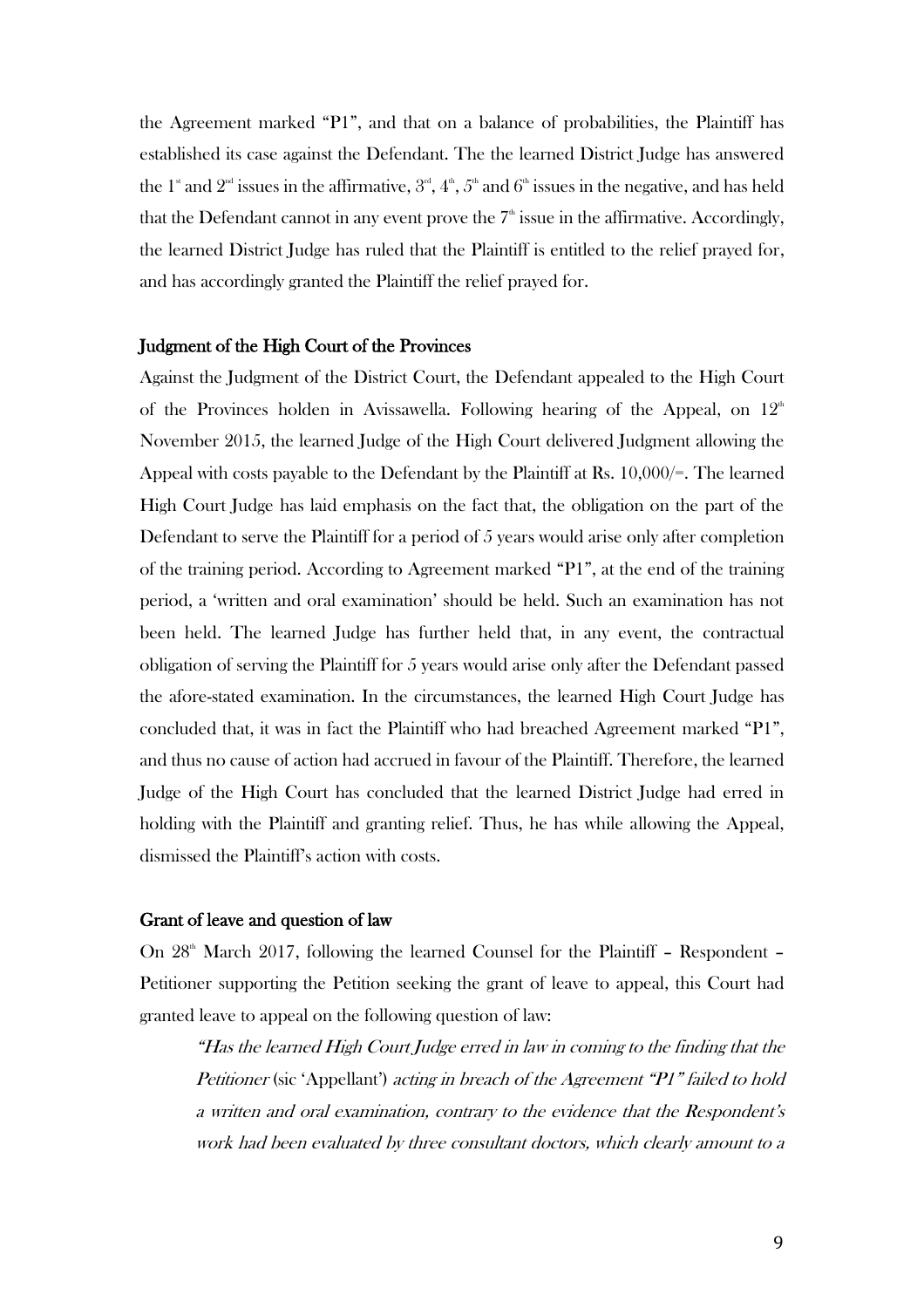proper examination of the skills acquired by the Respondent as a trainee laboratory technician?"

#### Analysis of the evidence, application of the law and conclusions

In order to decide this matter, it is necessary to carefully examine the clauses of Agreement marked "P1". According to Clause 1 of "P1", which has been titled 'Service Contract', the Plaintiff has been designated as the 'employer' and the Defendant as the 'trainee'. It further states that, the trainee (Defendant) had entered a 'training programme' relating to the position 'laboratory technician'. The afore-stated 'training' will be provided at the expense of the employer (Plaintiff). The said 'training programme' shall be of 24 months duration, at the end of which, the trainee (Defendant) shall sit for a 'written and oral examination' that will be held and is required to pass the said examination. Clause 2 of the Agreement provides that, following the passing of the afore-stated examination, the trainee shall serve the employer at the Pannipitiya Medical Services (Pvt.) Ltd in the position of 'Laboratory Technician' for a period of 5 years. Should the trainee be unsuccessful at passing the afore-stated examination, the trainee shall serve the employer in a different position. Clause 2 does not state the duration of employment in the alternate position, should the trainee be unsuccessful at passing the afore-stated examination. Clause 3 provides that, (a) upon successful passing of the afore-stated examination, when the trainee commences functioning in the position 'Laboratory Technician', or (b) if the trainee is unsuccessful at the examination when functioning in the alternate position that is given to her, she would agree to contribute 8% of her salary as the 'trust fund contribution' and contribute towards a 'security deposit'. Clause 4 of the Agreement provides that, should the Agreement be breached under whatsoever circumstances, the trainee (Defendant) shall pay a sum of Rs. 50,000/= to the employer (Plaintiff). Clause 4 further provides that, should the trainee leave the training without completion or should she be expelled from the training on disciplinary grounds, the trainee shall pay the employer (Plaintiff) a sum of money stipulated by the employer as being the cost of the training.

From the relief prayed in the Plaint, it is evident that the Plaintiff has sought a decree from the District Court for liquidated damages. This according to the Plaint and the evidence presented on behalf of the Plaintiff arises out of the Defendant having failed to perform the obligation contained in clause 2 of the agreement by ceasing to work for the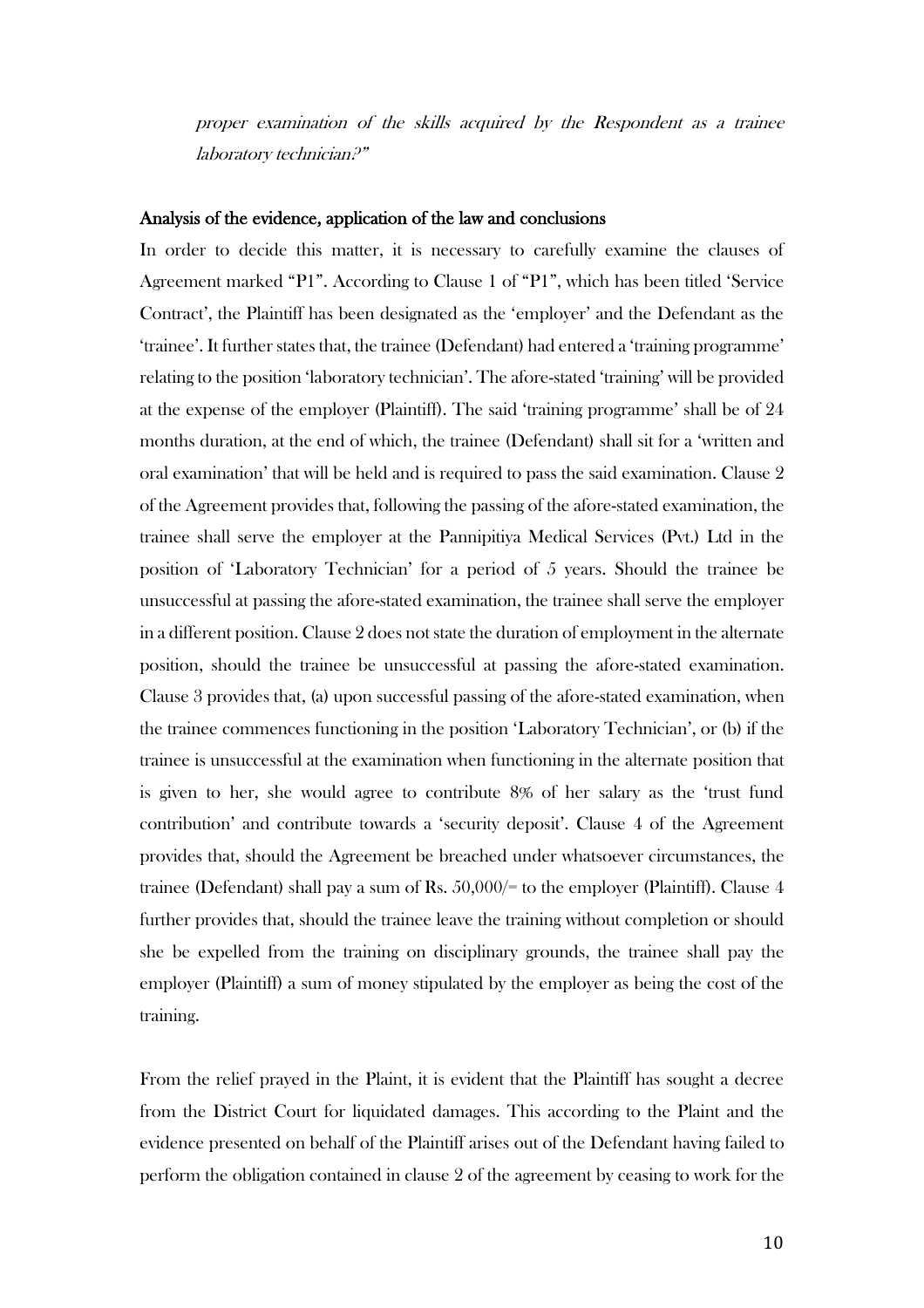Plaintiff prior to the expiry of 5 years following the conduct of the examination. It is necessary to observe that, 'working for the employer for 5 years post passing of the examination' or 'working for the employer for an unspecified period in an alternate position following the trainee being unsuccessful at the examination' as provided in clause 2 of the agreement on the one hand, are alternate obligations conferred on the Defendant by agreement marked "P1". According to the Plaintiff, it is the first of these two obligations the Plaintiff claims the Defendant defaulted. Further, the Plaintiff alleges that, the Defendant failed to comply with the ensuing obligation of making a payment of Rs. 50,000/= prior to her premature departure from service at the Pannipitiya Nursing Home.

An analysis of the evidence presented before the learned District Judge is necessary to determine whether the Plaintiff is entitled in law to the relief of liquidated damages against the Defendant.

There is in my view cogent evidence on the following matters: On  $16<sup>th</sup>$  October 2004, the Defendant had been recruited by the Plaintiff as a 'Trainee Laboratory Technician'. Following her recruitment as a 'trainee', the Plaintiff has provided some form of training to the Defendant. As opposed to providing to the Defendant a formal training programme, I am inclined to agree with the submission of the learned Counsel for the Appellant that, what was provided was an 'on the job training'. Though the learned Counsel for the Defendant during cross-examination of the witness of the Plaintiff and the Defendant during her testimony had sought to impeach the case for the Plaintiff on the footing that a formal training programme was not provided to the Defendant, it is my view that as the Agreement marked "P1" does not specify the nature and the content of the training programme that the employer (Plaintiff) was obligated to provide the trainee (Defendant), it cannot be successfully proved that the Plaintiff breached "P1" by not making arrangements for the Defendant to follow a 'formal training programme', and for having provided only a *'on the job training'*.

As depicted in "P7", "P8" and "P9", on  $18<sup>th</sup>$  March 2008, the Defendant had been subjected to an 'assessment' by two Consultant Pathologists and a Consultant Microbiologist / Virologist. Though not established in the form of direct evidence, from the date appearing immediately below the signature on "P7", it can be inferred that this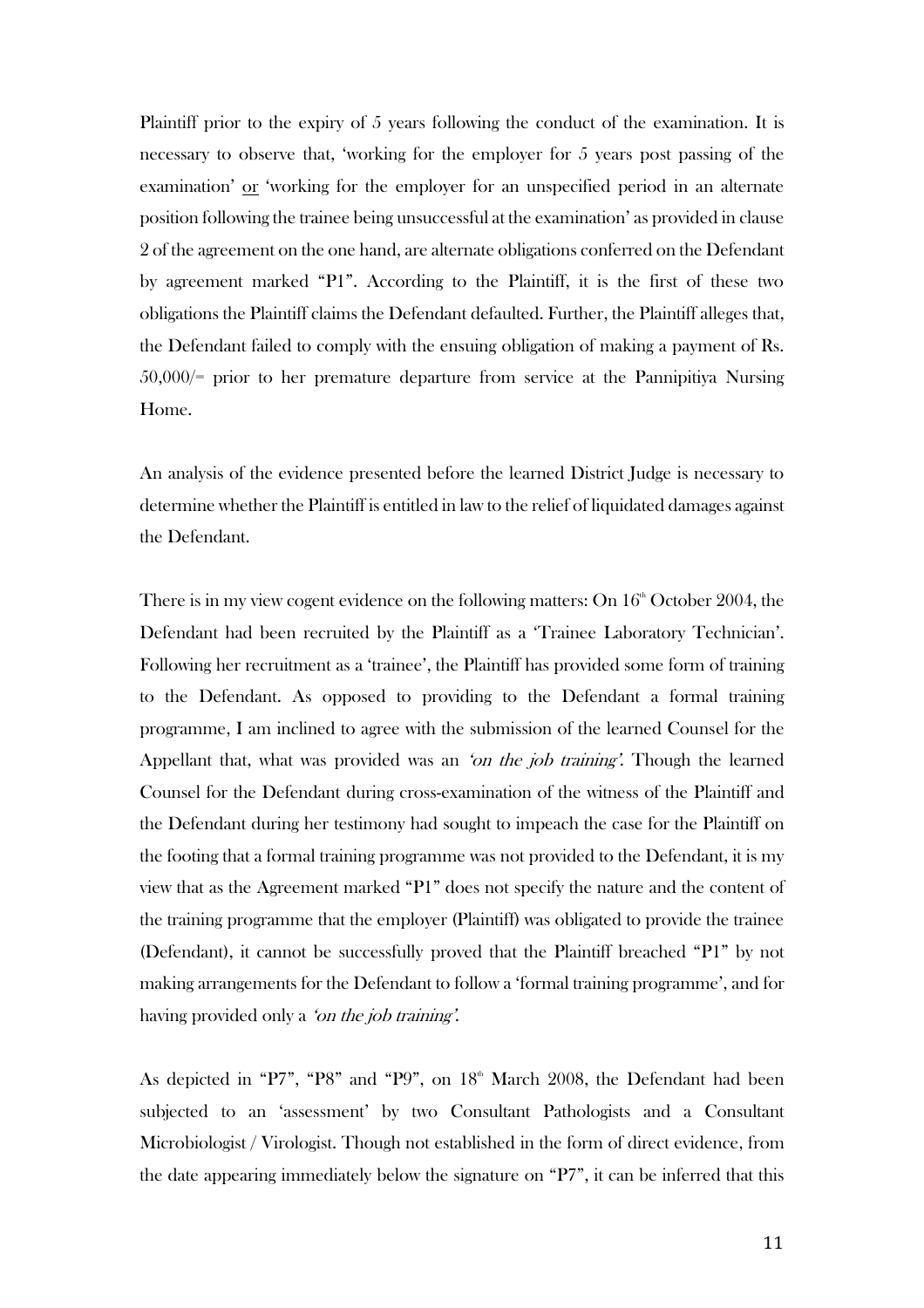examination had been held on  $18<sup>th</sup>$  March 2008. Out of the three assessors, while Consultant Pathologist Dr. Geethika Jayaweera and Consultant Microbiologist and Virologist Dr. Geethani Wickramasinghe have in their report under the category 'comment' reported that they recommend the "promotion", Consultant Pathologist Dr. A. Eleyperuma has reported that the Defendant "needs to improve in the theoretical knowledge". The Agreement ("P1") provides clearly that, following a "training programme" of 24 months duration, the employer would subject the trainee to a "written and oral examination". It is thus clear that, whereas Agreement "P1" requires an assessment to be conducted upon the expiry of 24 months of training, the afore-stated assessment had been held following a period of approximately 40 months. Furthermore, the nature of the assessment to be conducted upon the expiry of 24 months of training has been described in "P1" as a "written and oral examination". However, the assessment carried out by the three medical specialists regarding the Defendant can only be described as a 'viva voice' or an 'oral examination'. The Plaintiff has offered no evidence that a 'written examination' was held. Thus, both as regards the time at which the assessment ought to have been carried out, as well as the nature of the assessment, it is clear that the Plaintiff has acted in breach of Clause 1 of the Agreement.

The position of the Plaintiff is that, as the Defendant was not successful at the afore-stated examination held on  $18<sup>th</sup>$  March 2008, the 'training period' of the Defendant was extended. The Plaintiff sought to justify the extension of the training period of the Defendant, based on the comment made by Dr. A. Eleyperuma. It seems that, it was Dr. A. Eleyperuma's comment that resulted in the Plaintiff deciding to extend the 'on the job training'. The Plaintiff's position is that at some stage thereafter, they deemed that the Defendant had successfully completed the training. Though the witness for the Plaintiff has taken up that position, it appears that no formal assessment similar to the assessment carried out on  $18<sup>th</sup>$  March 2008 had been held thereafter. No explanation in that regard has been provided, either. Further, witness Shakila Nayana Kumari has also taken up the position that the head of 'laboratory services' reported that the Defendant had developed to a stage where she could face a re-examination. Nevertheless, a re-examination has not been conducted. Nor had a formal entry been made reflecting that the Defendant had successfully completed the extended period of training. Furthermore, the Plaintiff has also failed to acknowledge the fact that the Defendant had successfully completed the training, by issuing the Defendant a certificate of completion of training or a formal letter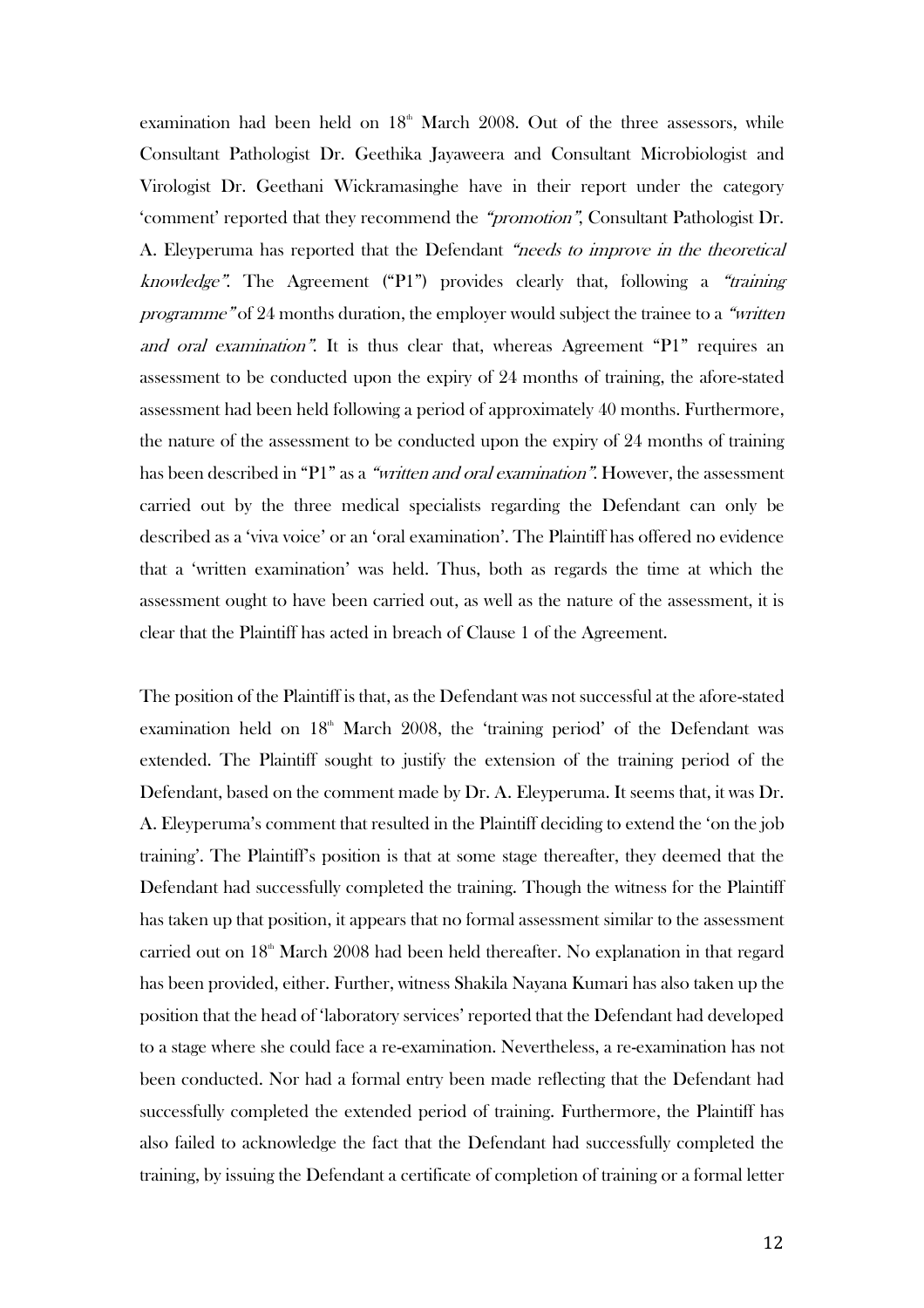of appointment signaling the completion of her training period and or completion of the period of probation. In fact, the position of the Plaintiff as provided by the Administrative Officer is that, a letter of appointment was not issued to the Defendant, because she had not successfully completed the training. Thus, this Court must necessarily conclude that, there is no cogent evidence that the Defendant had successfully completed the extended period of training, and thereby assumed duties of the substantive post of 'Laboratory Technician', at any time preceding her having ceased to report for work.

Be that as it may, Clause 2 of the Agreement specifically provides as to what the employer should do, if the trainee is unsuccessful at the 'written and oral examination'. It provides that should the trainee be unsuccessful, the trainee shall accept a different appointment that will be given by the employer to her. "P1" does not provide for an extension of the training programme. Therefore, in terms of the Agreement, the employer (Plaintiff) was not contractually entitled to extend the period of training on the premise that the trainee was unsuccessful at the examination. Thus, the afore-stated 'extension' of training period also amounts to a breach of the terms of the Agreement marked 'P1'.

According to Clause 2 of the Agreement, the obligation cast on the trainee (Defendant) to serve the employer (Plaintiff) for a period of 5 years arises only upon the trainee successfully passing the afore-stated 'written and oral examination'. The Plaintiff has not presented any evidence at the trial to establish that the Defendant passed such an examination at any point of time subsequent to the extension of the training period. Thus, there is no basis in terms of the Agreement to allege that the Defendant breached "P1" by not serving the Plaintiff for a period of 5 years following successful passing of the 'written and oral examination'.

In view of the foregoing, I conclude that the Agreement between the Plaintiff and the Defendant had been breached by the Plaintiff by its failure to comply with a substantial part of his obligations towards the Defendant, prior to the impugned failure on the part of the Defendant taking place. The impugned breach on the part of the Defendant is intrinsically linked and indivisible with the obligations on the part of the Plaintiff which the Plaintiff failed to fulfill. The fulfilment of the obligation cast on the Defendant contained in clause 2 of the Agreement is founded upon the Plaintiff fulfilling his obligations contained in clause 2 of the Agreement, which as pointed above by me was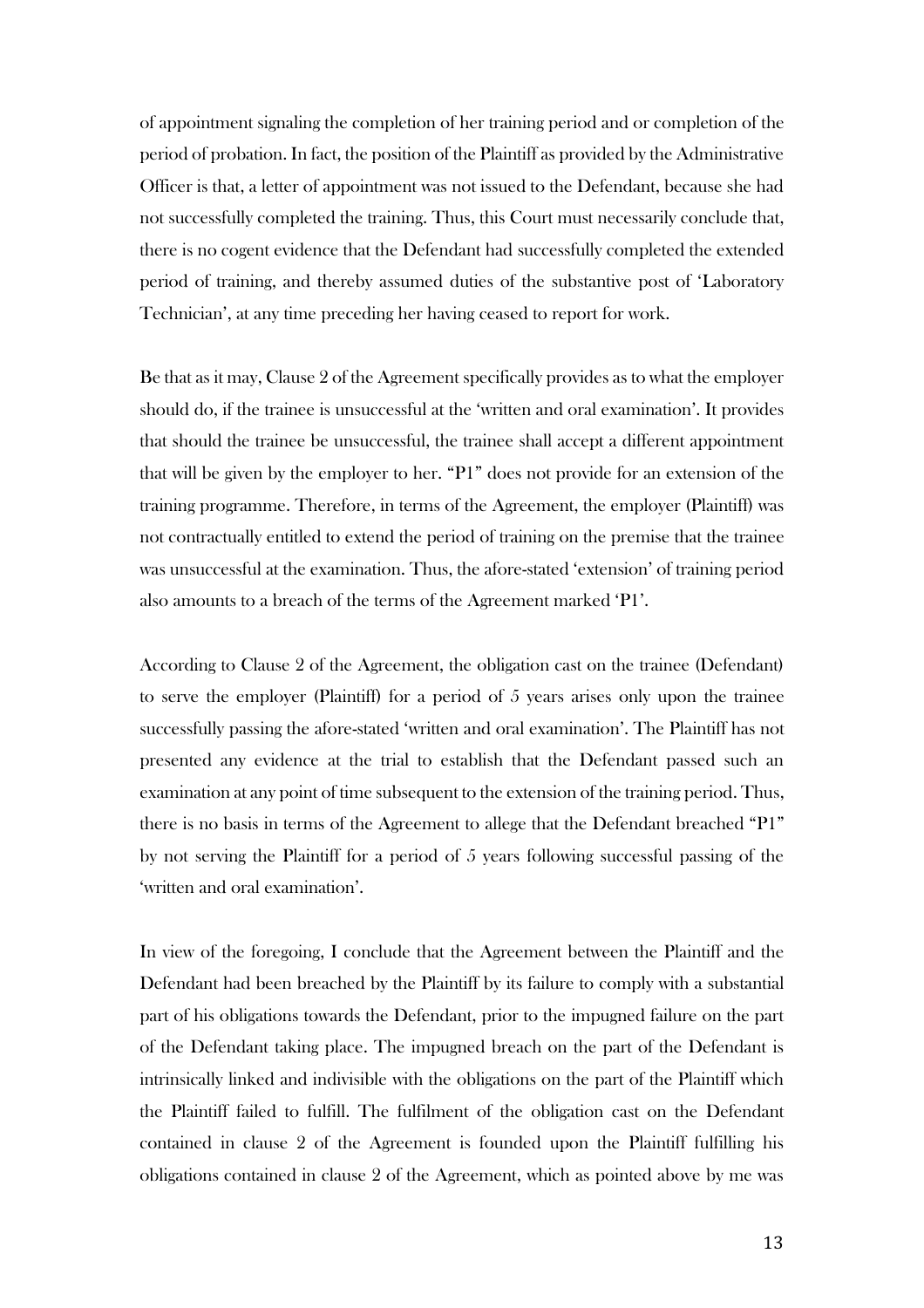not fulfilled. The failure to either treat the Defendant as having been successful at the assessment and appoint her as a Laboratory Technician or in the alternative treat her as having been unsuccessful at the assessment and appointed her to an alternate position, goes into the root of the Agreement and is necessarily linked to the obligation cast on the Defendant to serve the Plaintiff for the stipulated time period. The breach on the part of the Plaintiff is inseparable with obligation cast on the Defendant to serve the Plaintiff. Therefore, I hold that, the Plaintiff had breached the Agreement well before the impugned failure on the part of the Defendant. In the circumstances, the Defendant was entitled to treat herself as having been discharged from her contractual obligations and thus was contractually entitled unilaterally terminate working at the Pannipitiya Nursing Home prior to the expiry of the stipulated 5 years period.

In this instance, the Plaintiff has sought liquidated damages as provided for in Clause 4 of the Agreement marked "P1". The grant of relief in the nature of liquidated damages arise only in instances where the Plaintiff had fulfilled his contractual obligations towards the Defendant and not breached the Agreement. As pointed out above, it is evident that in this instance, the Plaintiff had breached the Agreement well before the impugned breach by the Defendant. In such circumstances, the Plaintiff would not be entitled for liquidated damages.

In this regard, it is pertinent to recall an observation made by Justice Sisira De Abrew in Wickrema Pathiranage Mahesh Ruwan Pathirana v. Ginthota Sarukkale Vitharange Hemalatha Piyathilaka Ginthota (SC Appeal 218/2014, SC Minutes 15.02.2017) wherein he has held as follows: "It is an accepted principle in law that the wrongdoer is not permitted to take advantage of his own wrongful acts. This principle is applicable to a case of breach of contract".

It would also be seen that the learned High Court Judge was quite correct in holding that the Plaintiff – Respondent had acted in breach of the Agreement marked "P1" by not conducting a 'written and oral examination'. As explained by me above, the assessment held on  $8<sup>th</sup>$  March 2008 carried out by three medical specialists, can only be recognized as an 'oral examination' which is short of the nature of the examination provided for by the Agreement marked "P1". Thus, I must answer the question of law referred to above, in the negative.